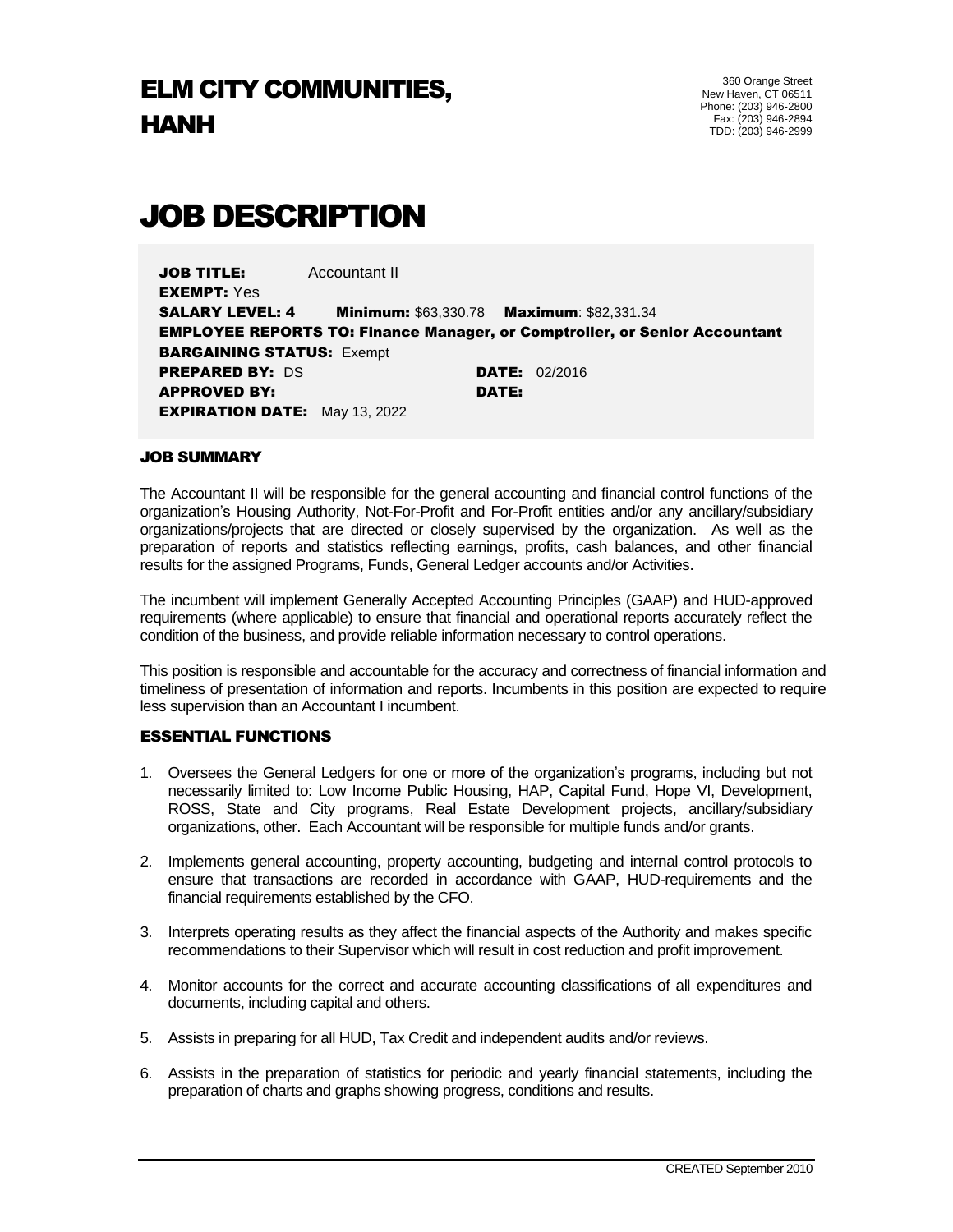- 7. Assists in the in the design and implementation of accounting-related computer applications.
- 8. Prepare a variety of regular and special reports and analyses as needed by the organization.
- 9. Process accounts payable
- 10. Prepare cost allocations
- 11. Prepare and review journal entries.
- 12. Prepare and process non-routing transactions.
- 13. Prepare and review journal entries.
- 14. Prepare and process non-routing transactions.
- 15. Perform bank reconciliations.
- 16. Closes general ledgers.
- 17. Prepare and issue required monthly, quarterly and year-end financial statements, prepare and analyze budget to actual reports, analyze and reconcile accounts and comments on significant variances or trends.
- 18. Work closely with the operating departments on the preparation of operating, capital, development, and/or cash budgets to issue periodic cost center operating statements. Develops recommendations to maintain budget controls.
- 19. Carrying out the organization's accounting policies and or ensuring compliance with, assisting other departments in forecasting personnel and financial needs, accelerating cash receipts and controlling disbursements, overseeing bank balances, maintaining lines of credit and banking relationships, recommending investment vehicles (and coordinating cash needs with investments), establishing and maintaining credit and collection procedures, and evaluating and implementing computerized accounting system
- 20. Prepare and/or review a variety of federal and state tax returns and/or reports as required.
- 21. Assists in reviewing the organization's accounting and administrative methods, systems, controls and policies and recommends improvements to increase overall effectiveness.
- 22. Maintains a high level of expertise in the field of housing, HAP and/or Real Estate accounting as required.
- 23. Outlines and monitors cash-flow.
- 24. If required, prepares all information for LOCCS drawdowns and serves as backup to the LOCCS Officer for all HUD grant programs (CGP, PHDEP, etc.). Draws down funds.
- 25. Performs other related duties as assigned.

# EDUCATION AND EXPERIENCE

- Bachelors Degree in accounting, finance or related field.
- A minimum of four (4) years of experience as an Accountant, ideally gained through employment in a Real Estate Development Company.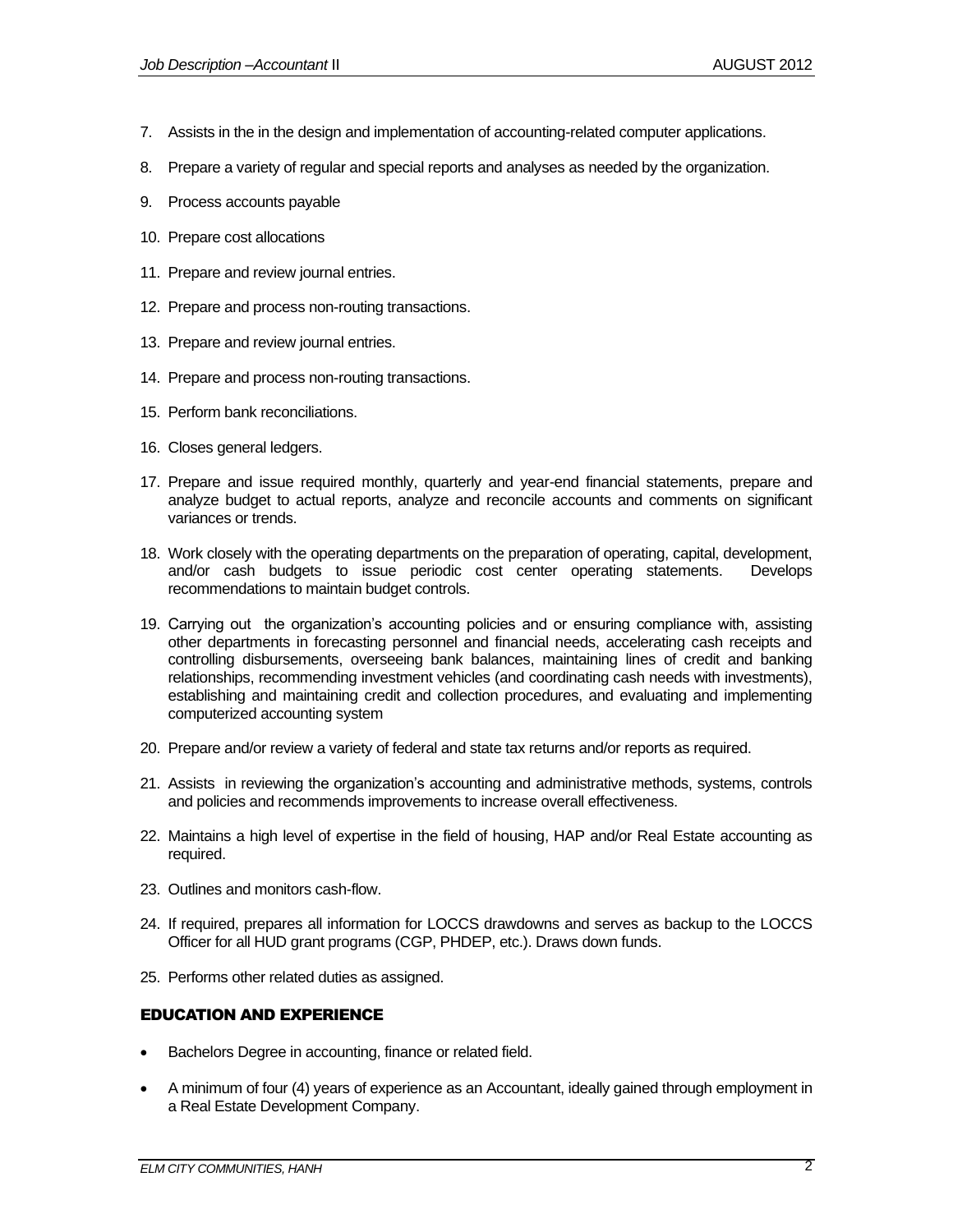- Certified Public Accountant preferred.
- Familiar with accounting for Development Projects and interrelated organizations/programs creating intercompany/related party transactions,
- Experience with processing Accounts Payable, Revenue Collection, Journal Entry Processing, General Ledger reviews, Budget preparation and monitoring, Financial Statement preparation and review.
- Working knowledge of manual and automated computer systems, well-developed financial analysis capabilities, and demonstrated ability to manage microcomputer operations and applications.
- Sound administrative skills.
- Excellent communication skills, written and verbal.
- Hands on experience using a personal computer system and Microsoft programs.

# PERSONAL CHARACTERISTICS

- High energy level, comfortable performing multifaceted projects in conjunction with normal activities.
- Strong analytical and reasoning abilities.
- Superior numeric skills.
- Well organized.
- Well-developed interpersonal skills.
- Ability to establish credibility and be decisive, but able to recognize and support the organization's preference and priorities.

#### APPLICATION AND SUBMISSION

## **ELM CITY COMMUNITIES, HANH RESERVES THE RIGHT TO CONSIDER APPLICATIONS AND RESUMES UPON RECEIPT AND MAKE EMPLOYMENT DECISIONS ACCORDINGLY.**

#### **All applications and/or resumes must be in the Human Resource Office on or before April 4, 2018**

Resume submission without applications to HANH at 360 Orange Street, New Haven, CT 06511, Fax number (203) 497-8202, e-mail to [jobs@newhavenhousing.org.](mailto:jobs@newhavenhousing.org) Job descriptions & Applications may be obtained at, [elmcitycommunities.com.](file:///C:/Users/irodriguez/AppData/Local/Microsoft/Windows/Temporary%20Internet%20Files/Content.Outlook/VWYVJ6IY/elmcitycommunities.com) The Housing Authority accepts applications only for positions it is trying to fill. If an applicant requires further information, please call the HR Office at (203) 498-8800 Ext. 1022, or TDD number (203) 497-8434, between the hours of 9:00 - 5:00 p.m. weekdays. Disabled are encouraged to apply.

# AN EQUAL OPPORTUNITY EMPLOYER M/F/V